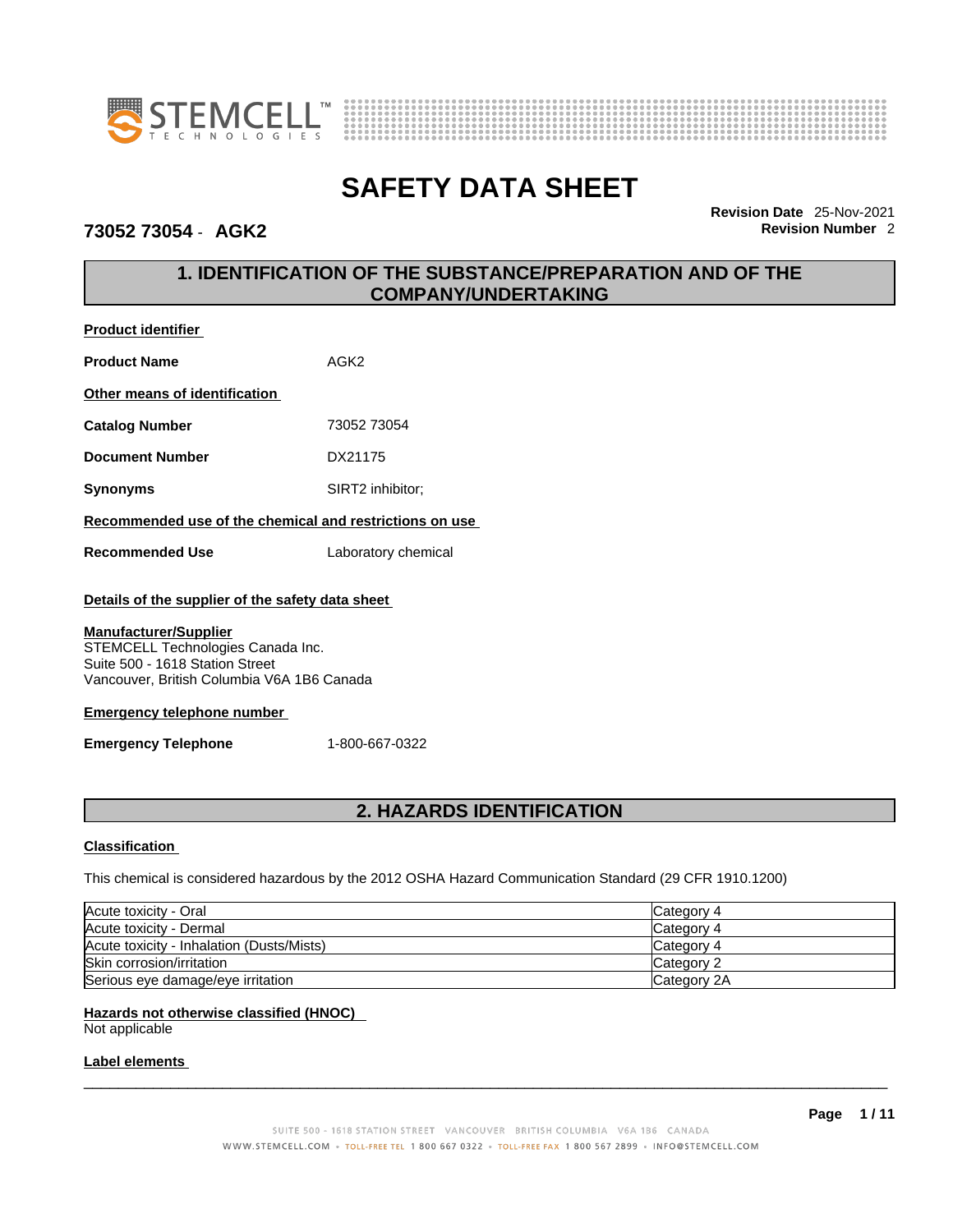



\_\_\_\_\_\_\_\_\_\_\_\_\_\_\_\_\_\_\_\_\_\_\_\_\_\_\_\_\_\_\_\_\_\_\_\_\_\_\_\_\_\_\_\_\_\_\_\_\_\_\_\_\_\_\_\_\_\_\_\_\_\_\_\_\_\_\_\_\_\_\_\_\_\_\_\_\_\_\_\_\_\_\_\_\_\_\_\_\_\_\_\_\_ **Revision Date** 25-Nov-2021

# **73052 73054** - **AGK2 Revision Number** 2



Do not eat, drink or smoke when using this product Avoid breathing dust/fume/gas/mist/vapors/spray Use only outdoors or in a well-ventilated area Wash face, hands and any exposed skin thoroughly after handling Wear protective gloves/protective clothing/eye protection/face protection

IF IN EYES: Rinse cautiously with water for several minutes. Remove contact lenses, if present and easy to do. Continue rinsing If eye irritation persists: Get medical advice/attention Call a POISON CENTER or doctor if you feel unwell IF ON SKIN: Wash with plenty of water and soap If skin irritation occurs: Get medical advice/attention Take off contaminated clothing and wash it before reuse IF INHALED: Remove person to fresh air and keep comfortable for breathing Call a POISON CENTER or doctor if you feel unwell IF SWALLOWED: Call a POISON CENTER or doctor if you feel unwell Rinse mouth

### **Precautionary Statements - Disposal**

Dispose of contents/container to an approved waste disposal plant

### **Other Information**

Not applicable

**Unknown acute toxicity** 0 % of the mixture consists of ingredient(s) of unknown toxicity

- 0 % of the mixture consists of ingredient(s) of unknown acute oral toxicity
- 0 % of the mixture consists of ingredient(s) of unknown acute dermal toxicity
- 0 % of the mixture consists of ingredient(s) of unknown acute inhalation toxicity (gas)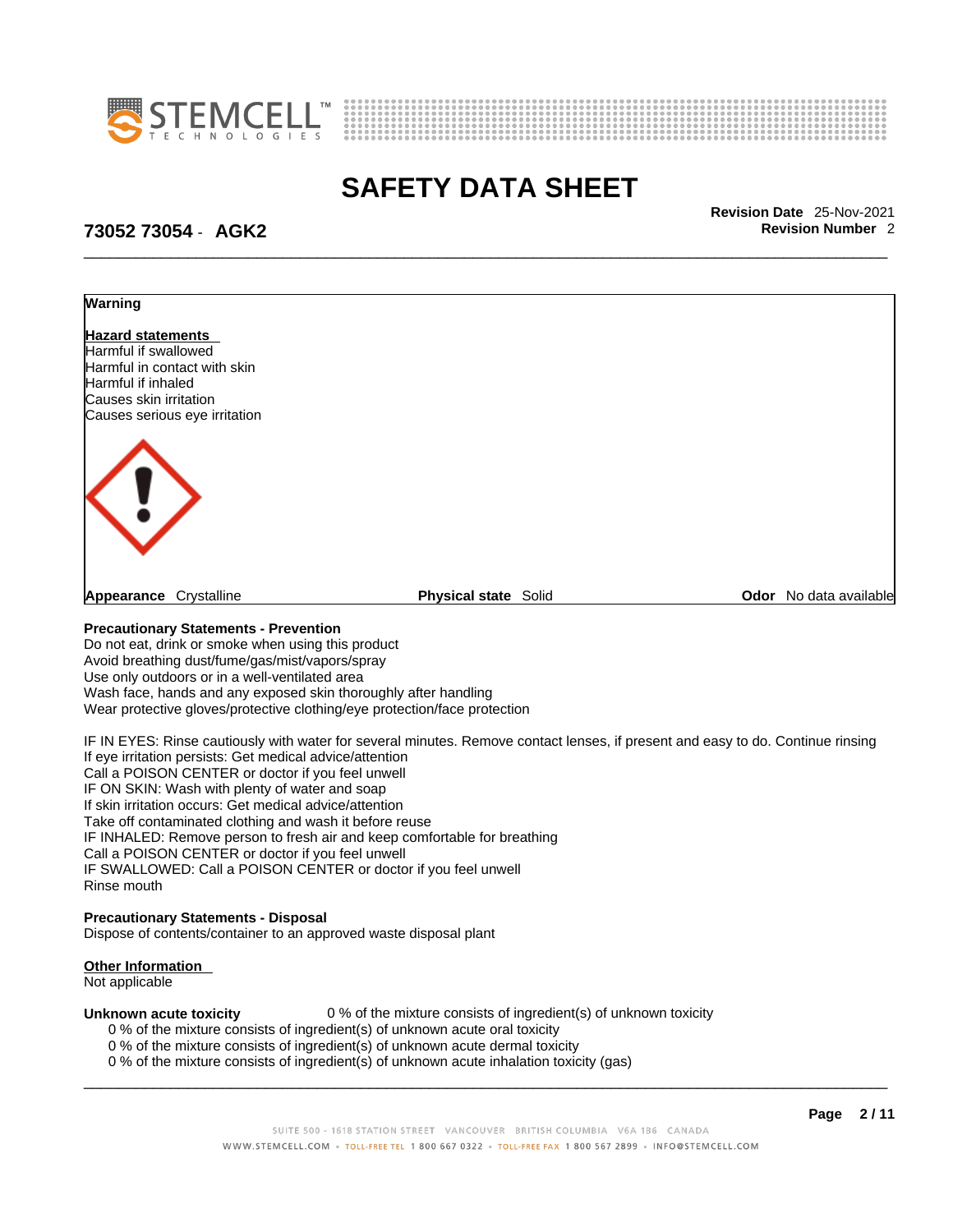



\_\_\_\_\_\_\_\_\_\_\_\_\_\_\_\_\_\_\_\_\_\_\_\_\_\_\_\_\_\_\_\_\_\_\_\_\_\_\_\_\_\_\_\_\_\_\_\_\_\_\_\_\_\_\_\_\_\_\_\_\_\_\_\_\_\_\_\_\_\_\_\_\_\_\_\_\_\_\_\_\_\_\_\_\_\_\_\_\_\_\_\_\_ **Revision Date** 25-Nov-2021

## **73052 73054** - **AGK2 Revision Number** 2

0 % of the mixture consists of ingredient(s) of unknown acute inhalation toxicity (vapor)

0 % of the mixture consists of ingredient(s) of unknown acute inhalation toxicity (dust/mist)

# **3. COMPOSITION/INFORMATION ON INGREDIENTS**

### **Substance**

**Synonyms** SIRT2 inhibitor;.

| Chemical name                                                         | CAS No.     | Weiaht-% |  |
|-----------------------------------------------------------------------|-------------|----------|--|
| $'(\square)$<br>l(E)-2-cyano-3-[5-(2,5-dichlorophenyl)furan-2-yl]-N-q | 304896-28-4 | 100      |  |
| uinolin-5-ylprop-2-enamide                                            |             |          |  |

\*The exact percentage (concentration) of composition has been withheld as a trade secret.

## **4. FIRST AID MEASURES**

| Description of first aid measures                           |                                                                                                                                                                                                                                                                                                                                          |
|-------------------------------------------------------------|------------------------------------------------------------------------------------------------------------------------------------------------------------------------------------------------------------------------------------------------------------------------------------------------------------------------------------------|
| <b>General advice</b>                                       | Show this safety data sheet to the doctor in attendance.                                                                                                                                                                                                                                                                                 |
| <b>Inhalation</b>                                           | Get medical attention immediately if symptoms occur. If breathing has stopped, give<br>artificial respiration. Get medical attention immediately. Remove to fresh air. If symptoms<br>persist, call a physician.                                                                                                                         |
| Eye contact                                                 | Rinse immediately with plenty of water, also under the eyelids, for at least 15 minutes.<br>Remove contact lenses, if present and easy to do. Continue rinsing. Keep eye wide open<br>while rinsing. Do not rub affected area. Get medical attention if irritation develops and<br>persists.                                             |
| <b>Skin contact</b>                                         | Wash off immediately with soap and plenty of water for at least 15 minutes. If symptoms<br>persist, call a physician.                                                                                                                                                                                                                    |
| Ingestion                                                   | Do NOT induce vomiting. Clean mouth with water and drink afterwards plenty of water.<br>Never give anything by mouth to an unconscious person. Get medical attention.                                                                                                                                                                    |
| Self-protection of the first aider                          | Avoid contact with skin, eyes or clothing. Ensure that medical personnel are aware of the<br>material(s) involved, take precautions to protect themselves and prevent spread of<br>contamination. Avoid breathing dust/fume/gas/mist/vapors/spray. Use personal protective<br>equipment as required. See section 8 for more information. |
| Most important symptoms and effects, both acute and delayed |                                                                                                                                                                                                                                                                                                                                          |
| <b>Symptoms</b>                                             | Burning sensation. Coughing and/ or wheezing. Difficulty in breathing.                                                                                                                                                                                                                                                                   |
|                                                             |                                                                                                                                                                                                                                                                                                                                          |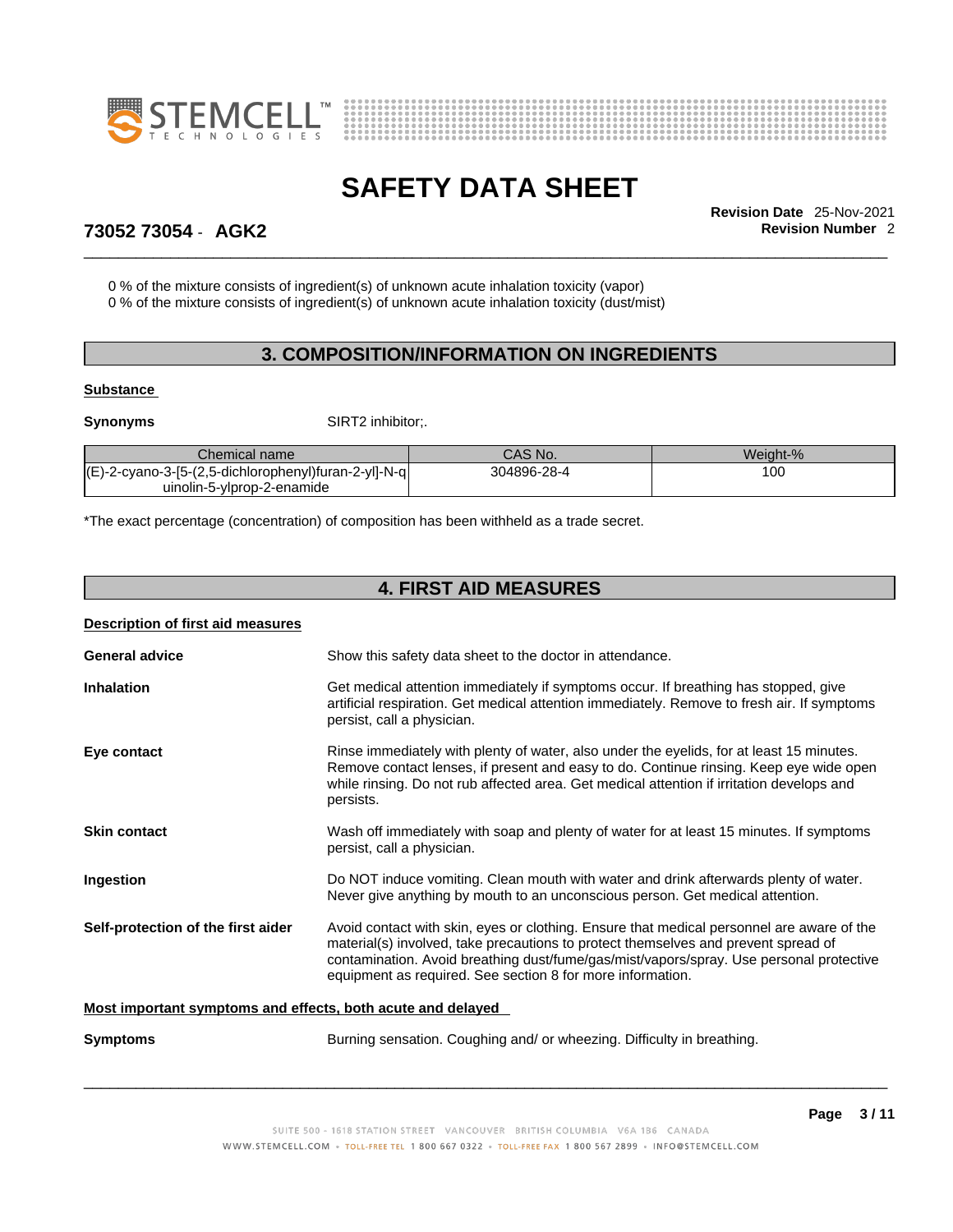



\_\_\_\_\_\_\_\_\_\_\_\_\_\_\_\_\_\_\_\_\_\_\_\_\_\_\_\_\_\_\_\_\_\_\_\_\_\_\_\_\_\_\_\_\_\_\_\_\_\_\_\_\_\_\_\_\_\_\_\_\_\_\_\_\_\_\_\_\_\_\_\_\_\_\_\_\_\_\_\_\_\_\_\_\_\_\_\_\_\_\_\_\_ **Revision Date** 25-Nov-2021

## **73052 73054** - **AGK2 Revision Number** 2

**Indication of any immediate medical attention and special treatment needed**

**Note to physicians** Treat symptomatically.

## **5. FIRE-FIGHTING MEASURES**

| <b>Suitable Extinguishing Media</b>                                                                              | Use extinguishing measures that are appropriate to local circumstances and the<br>surrounding environment.                            |
|------------------------------------------------------------------------------------------------------------------|---------------------------------------------------------------------------------------------------------------------------------------|
| Unsuitable extinguishing media                                                                                   | CAUTION: Use of water spray when fighting fire may be inefficient.                                                                    |
| Specific hazards arising from the<br>chemical                                                                    | No information available.                                                                                                             |
| <b>Explosion data</b><br><b>Sensitivity to Mechanical Impact None.</b><br><b>Sensitivity to Static Discharge</b> | None.                                                                                                                                 |
| Special protective equipment for<br>fire-fighters                                                                | Firefighters should wear self-contained breathing apparatus and full firefighting turnout<br>gear. Use personal protection equipment. |

### **6. ACCIDENTAL RELEASE MEASURES**

### **Personal precautions, protective equipment and emergency procedures**

| <b>Personal precautions</b>                          | Avoid contact with skin, eyes or clothing. Ensure adequate ventilation. Avoid generation of<br>dust. Do not breathe dust. Use personal protective equipment as required. |  |
|------------------------------------------------------|--------------------------------------------------------------------------------------------------------------------------------------------------------------------------|--|
| <b>Other Information</b>                             | Refer to protective measures listed in Sections 7 and 8.                                                                                                                 |  |
| <b>Environmental precautions</b>                     |                                                                                                                                                                          |  |
| <b>Environmental precautions</b>                     | Prevent further leakage or spillage if safe to do so.                                                                                                                    |  |
| Methods and material for containment and cleaning up |                                                                                                                                                                          |  |
| <b>Methods for containment</b>                       | Prevent further leakage or spillage if safe to do so.                                                                                                                    |  |
| Methods for cleaning up                              | Pick up and transfer to properly labeled containers.                                                                                                                     |  |
| <b>Prevention of secondary hazards</b>               | Clean contaminated objects and areas thoroughly observing environmental regulations.                                                                                     |  |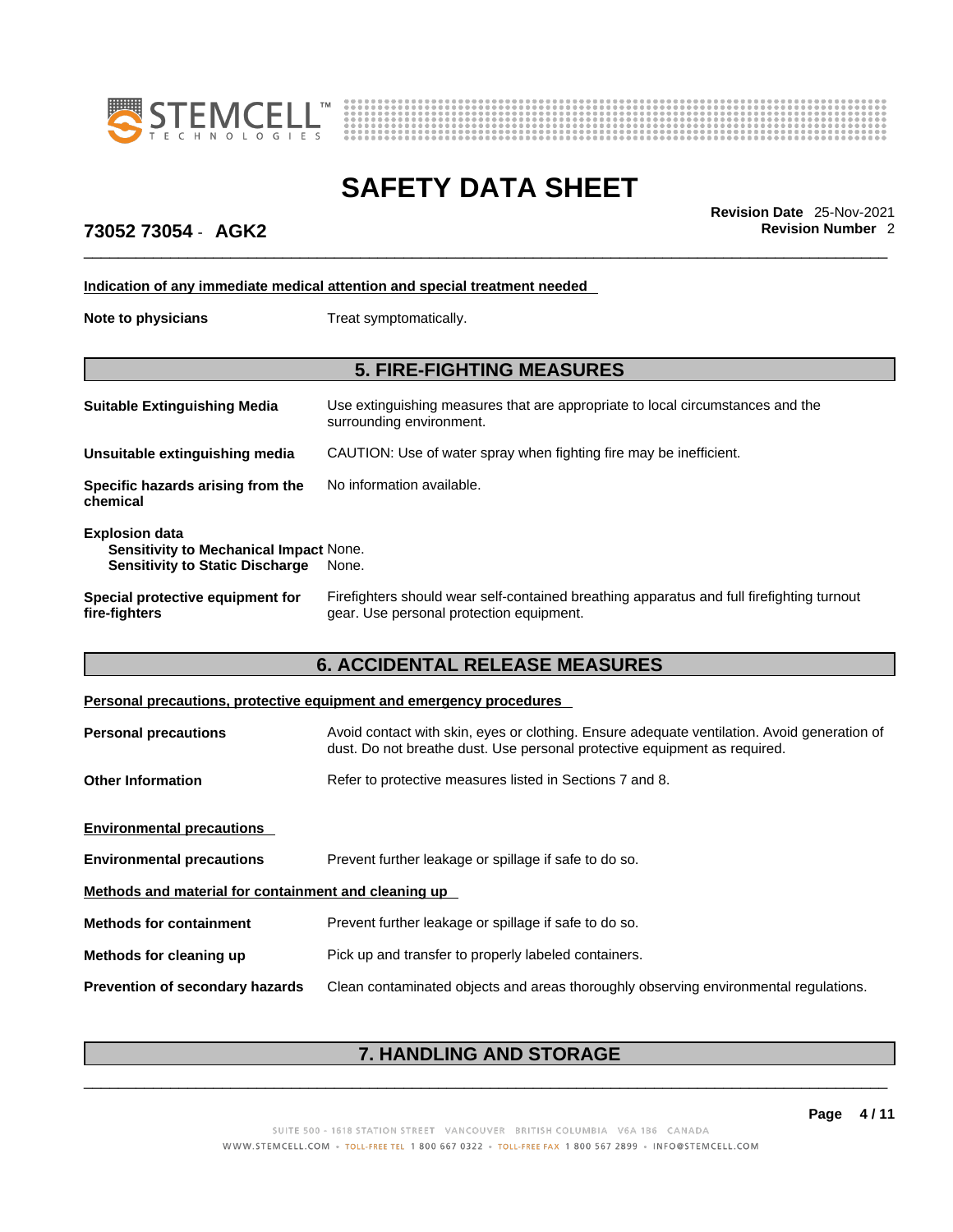



\_\_\_\_\_\_\_\_\_\_\_\_\_\_\_\_\_\_\_\_\_\_\_\_\_\_\_\_\_\_\_\_\_\_\_\_\_\_\_\_\_\_\_\_\_\_\_\_\_\_\_\_\_\_\_\_\_\_\_\_\_\_\_\_\_\_\_\_\_\_\_\_\_\_\_\_\_\_\_\_\_\_\_\_\_\_\_\_\_\_\_\_\_ **Revision Date** 25-Nov-2021

## **73052 73054** - **AGK2 Revision Number** 2

**Precautions for safe handling**

**Advice on safe handling** Take off contaminated clothing and wash before reuse. Avoid contact with skin, eyes or clothing. Handle in accordance with good industrial hygiene and safety practice. Avoid breathing dust/fume/gas/mist/vapors/spray. Avoid generation of dust. Ensure adequate ventilation. Do not eat, drink or smoke when using this product.

### **Conditions for safe storage, including any incompatibilities**

**Storage Conditions** Store locked up. Keep out of the reach of children. Store in accordance with information listed on the Product Information Sheet (PIS).

# **8. EXPOSURE CONTROLS/PERSONAL PROTECTION**

### **Control parameters**

| <b>Appropriate engineering controls</b><br><b>Engineering controls</b><br><b>Showers</b><br>Eyewash stations<br>Ventilation systems.<br>Individual protection measures, such as personal protective equipment               | The following ingredients are the only ingredients of the product above the cut-off level (or |
|-----------------------------------------------------------------------------------------------------------------------------------------------------------------------------------------------------------------------------|-----------------------------------------------------------------------------------------------|
|                                                                                                                                                                                                                             |                                                                                               |
|                                                                                                                                                                                                                             |                                                                                               |
|                                                                                                                                                                                                                             |                                                                                               |
| Wear safety glasses with side shields (or goggles). If splashes are likely to occur, wear<br><b>Eye/face protection</b><br>safety glasses with side-shields.                                                                |                                                                                               |
| <b>Hand protection</b><br>Impervious gloves. Wear suitable gloves.                                                                                                                                                          |                                                                                               |
| Long sleeved clothing. Wear suitable protective clothing.<br>Skin and body protection                                                                                                                                       |                                                                                               |
| No protective equipment is needed under normal use conditions. If exposure limits are<br><b>Respiratory protection</b><br>exceeded or irritation is experienced, ventilation and evacuation may be required.                |                                                                                               |
| Avoid contact with skin, eyes or clothing. Wear suitable gloves and eye/face protection.<br><b>General hygiene considerations</b><br>Avoid breathing dust/fume/gas/mist/vapors/spray. Do not eat, drink or smoke when using |                                                                                               |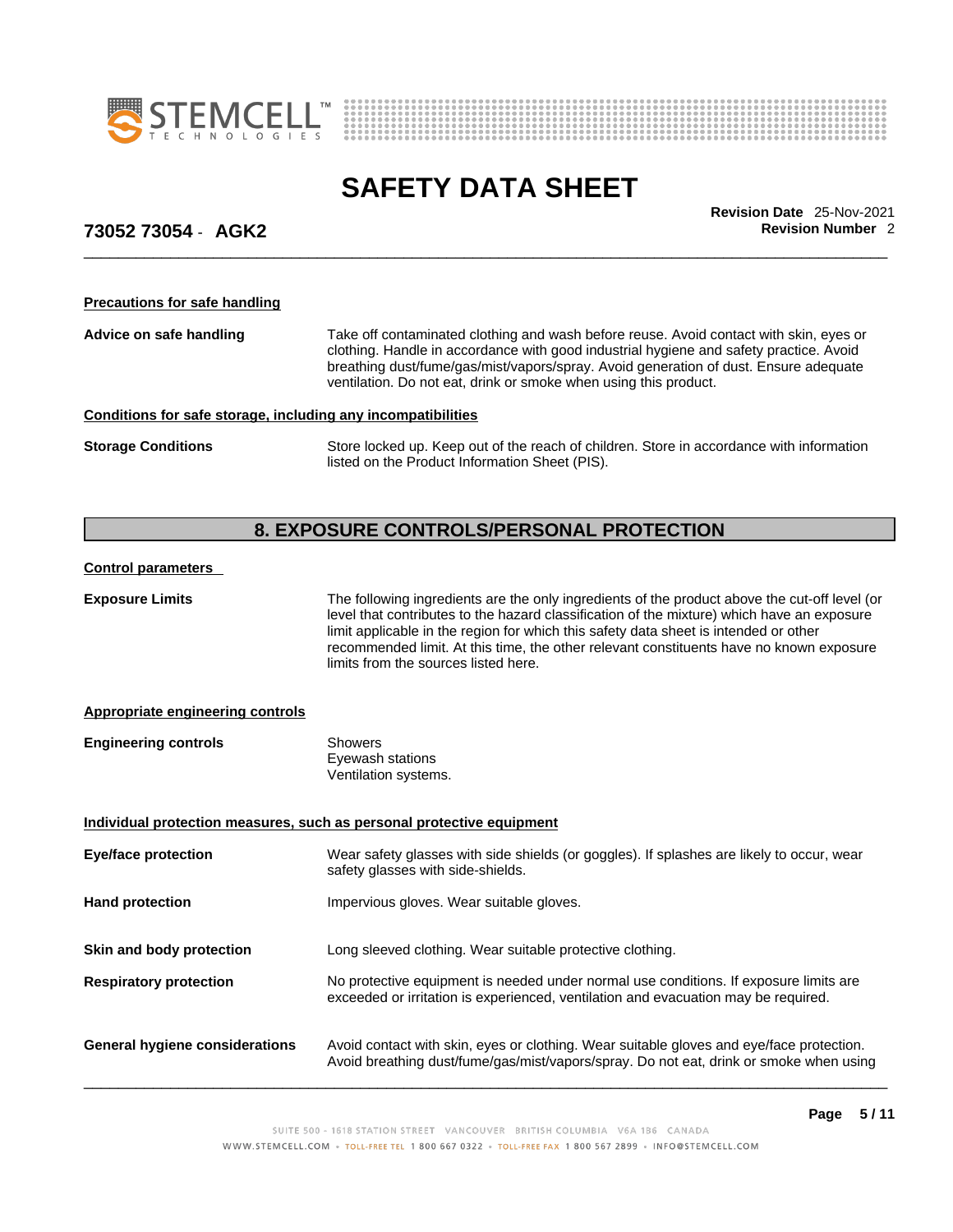



\_\_\_\_\_\_\_\_\_\_\_\_\_\_\_\_\_\_\_\_\_\_\_\_\_\_\_\_\_\_\_\_\_\_\_\_\_\_\_\_\_\_\_\_\_\_\_\_\_\_\_\_\_\_\_\_\_\_\_\_\_\_\_\_\_\_\_\_\_\_\_\_\_\_\_\_\_\_\_\_\_\_\_\_\_\_\_\_\_\_\_\_\_ **Revision Date** 25-Nov-2021

## **73052 73054** - **AGK2 Revision Number** 2

this product.

# **9. PHYSICAL AND CHEMICAL PROPERTIES**

| Information on basic physical and chemical properties |                                 |                  |
|-------------------------------------------------------|---------------------------------|------------------|
| <b>Physical state</b>                                 | Solid                           |                  |
| Appearance                                            | Crystalline                     |                  |
| <b>Color</b>                                          | No information available        |                  |
| Odor                                                  | No data available               |                  |
| <b>Odor threshold</b>                                 | No data available               |                  |
|                                                       |                                 |                  |
| <b>Property</b>                                       | <b>Values</b>                   | Remarks • Method |
| pН                                                    | No data available               | None known       |
| Melting point / freezing point                        | No data available               | None known       |
| Boiling point / boiling range                         | No data available               | None known       |
| <b>Flash point</b>                                    | No data available               | None known       |
| <b>Evaporation rate</b>                               | No data available               | None known       |
| <b>Flammability (solid, gas)</b>                      | Product is not flammable.       |                  |
| <b>Flammability Limit in Air</b>                      |                                 | None known       |
| <b>Upper flammability limit:</b>                      | No data available               |                  |
| Lower flammability limit:                             | No data available               |                  |
| Vapor pressure                                        | No data available               | None known       |
| Vapor density                                         | No data available               | None known       |
| <b>Relative density</b>                               | No data available               | None known       |
| <b>Water solubility</b>                               | No data available               | None known       |
| Solubility in other solvents                          | DMF: 3 mg/mL; DMF:PBS(pH7.2)    | None known       |
|                                                       | (1:2): 0.3 mg/mL; DMSO: 1mg/mL; |                  |
| <b>Partition coefficient</b>                          | No data available               | None known       |
| <b>Autoignition temperature</b>                       | No data available               | None known       |
| <b>Decomposition temperature</b>                      | No data available               | None known       |
| <b>Kinematic viscosity</b>                            | No data available               | None known       |
| <b>Dynamic viscosity</b>                              | No data available               | None known       |
| <b>Explosive properties</b>                           | No data available               |                  |
| <b>Oxidizing properties</b>                           | No information available        |                  |
| <b>Other Information</b>                              |                                 |                  |
| <b>Softening point</b>                                | No information available        |                  |
| Molecular weight                                      | 434.3                           |                  |
| Molecular formula                                     | C23H13Cl2N3O2                   |                  |
| <b>VOC Content (%)</b>                                | No information available        |                  |
| <b>Liquid Density</b>                                 | No information available        |                  |
| <b>Bulk density</b>                                   | No information available        |                  |
|                                                       |                                 |                  |

# **10. STABILITY AND REACTIVITY**

**Reactivity No information available.** 

### SUITE 500 - 1618 STATION STREET VANCOUVER BRITISH COLUMBIA V6A 1B6 CANADA WWW.STEMCELL.COM · TOLL-FREE TEL 1 800 667 0322 · TOLL-FREE FAX 1 800 567 2899 · INFO@STEMCELL.COM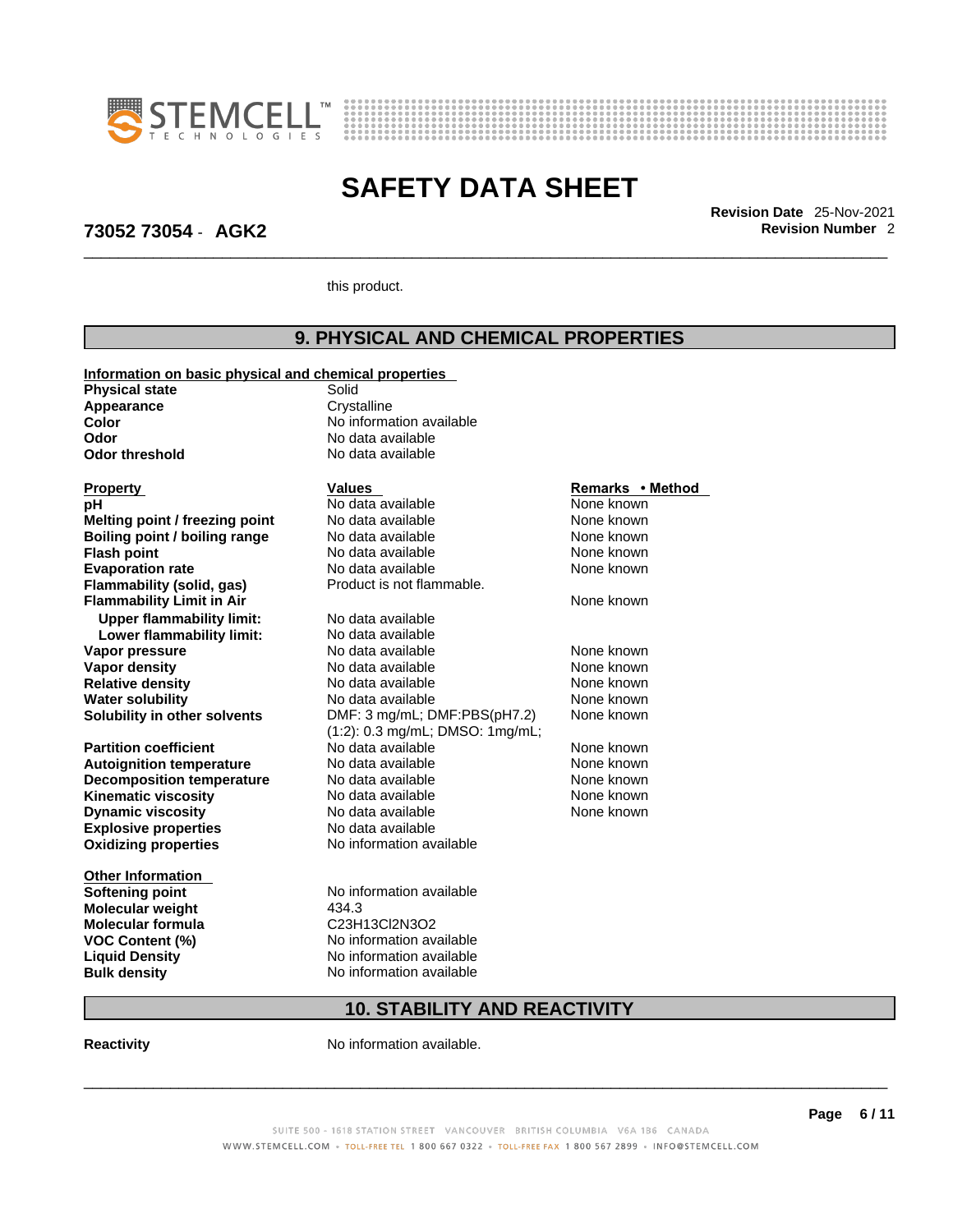



\_\_\_\_\_\_\_\_\_\_\_\_\_\_\_\_\_\_\_\_\_\_\_\_\_\_\_\_\_\_\_\_\_\_\_\_\_\_\_\_\_\_\_\_\_\_\_\_\_\_\_\_\_\_\_\_\_\_\_\_\_\_\_\_\_\_\_\_\_\_\_\_\_\_\_\_\_\_\_\_\_\_\_\_\_\_\_\_\_\_\_\_\_ **Revision Date** 25-Nov-2021

## **73052 73054** - **AGK2 Revision Number** 2

| Stable under recommended transport or storage conditions. |
|-----------------------------------------------------------|
|                                                           |
|                                                           |
| Strong acids. Strong oxidizing agents.                    |
|                                                           |

**Hazardous decomposition products** Carbon monoxide. Hydrogen chloride gas. Nitrogen oxides (NOx). Carbon dioxide (CO2).

## **11. TOXICOLOGICAL INFORMATION**

### **Information on likely routes of exposure**

### **Product Information**

| Symptoms                                                                     | Redness. May cause redness and tearing of the eyes. Coughing and/or wheezing.                                                                                                                        |  |
|------------------------------------------------------------------------------|------------------------------------------------------------------------------------------------------------------------------------------------------------------------------------------------------|--|
| Symptoms related to the physical, chemical and toxicological characteristics |                                                                                                                                                                                                      |  |
| Ingestion                                                                    | Ingestion may cause gastrointestinal irritation, nausea, vomiting and diarrhea. Specific test<br>data for the substance or mixture is not available. Harmful if swallowed. (based on<br>components). |  |
| <b>Skin contact</b>                                                          | Causes skin irritation. Specific test data for the substance or mixture is not available. (based<br>on components).                                                                                  |  |
| Eye contact                                                                  | Irritating to eyes. Specific test data for the substance or mixture is not available. Causes<br>serious eye irritation. (based on components).                                                       |  |
| <b>Inhalation</b>                                                            | May cause irritation of respiratory tract. Specific test data for the substance or mixture is not<br>available. Harmful by inhalation. (based on components).                                        |  |

**Numerical measures of toxicity**

**Acute toxicity**

**The following values are calculated based on chapter 3.1 of the GHS document**

| ATEmix (oral)                        | 500.00 mg/kg   |
|--------------------------------------|----------------|
| <b>ATEmix (dermal)</b>               | 1,100.00 mg/kg |
| <b>ATEmix (inhalation-dust/mist)</b> | 1.50 $mq/l$    |

**Unknown acute toxicity** 0 % of the mixture consists of ingredient(s) of unknown toxicity

0 % of the mixture consists of ingredient(s) of unknown acute oral toxicity

0 % of the mixture consists of ingredient(s) of unknown acute dermal toxicity

0 % of the mixture consists of ingredient(s) of unknown acute inhalation toxicity (gas)

0 % of the mixture consists of ingredient(s) of unknown acute inhalation toxicity (vapor)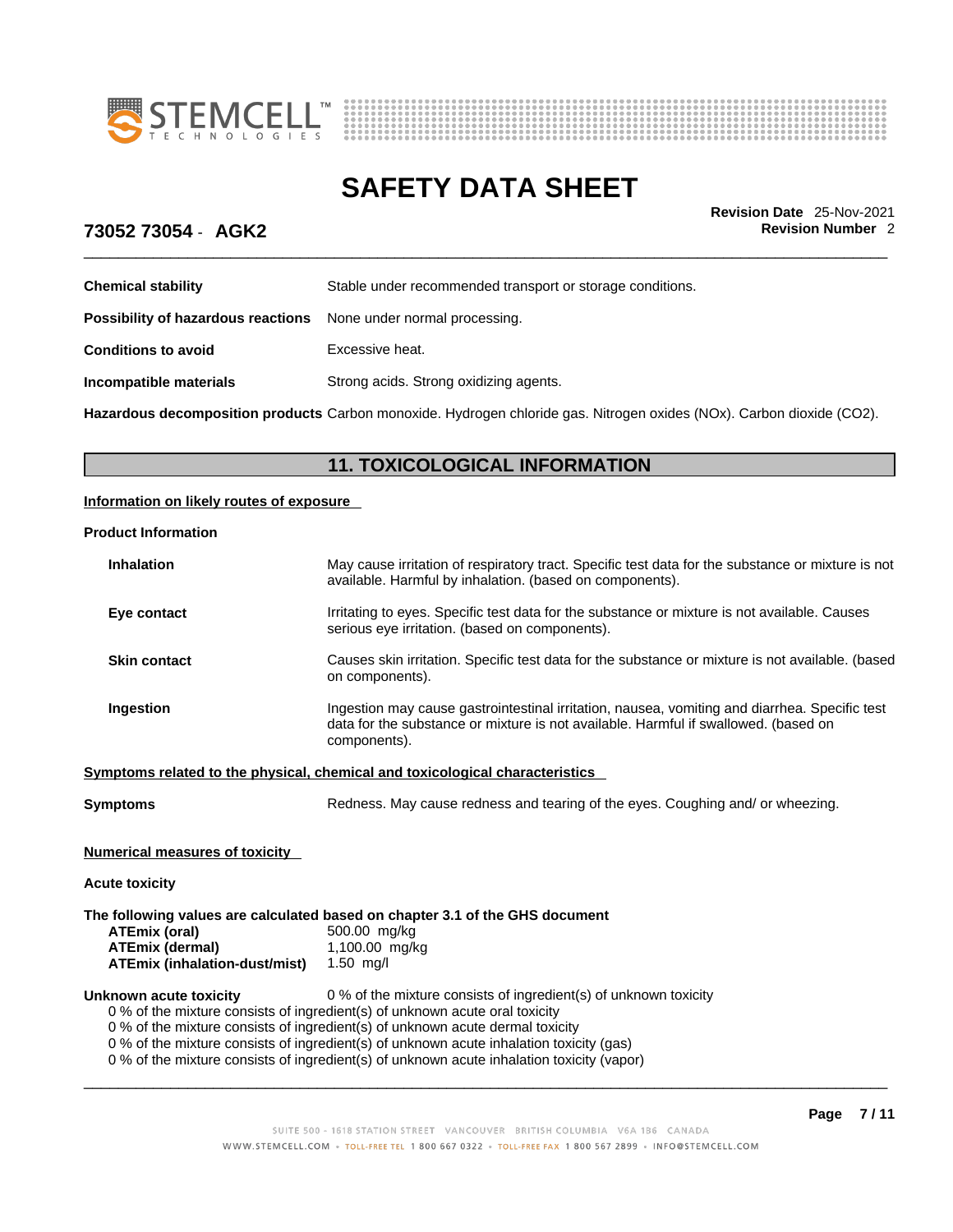



\_\_\_\_\_\_\_\_\_\_\_\_\_\_\_\_\_\_\_\_\_\_\_\_\_\_\_\_\_\_\_\_\_\_\_\_\_\_\_\_\_\_\_\_\_\_\_\_\_\_\_\_\_\_\_\_\_\_\_\_\_\_\_\_\_\_\_\_\_\_\_\_\_\_\_\_\_\_\_\_\_\_\_\_\_\_\_\_\_\_\_\_\_ **Revision Date** 25-Nov-2021

# **73052 73054** - **AGK2 Revision Number** 2

0 % of the mixture consists of ingredient(s) of unknown acute inhalation toxicity (dust/mist) Product Information

| Delayed and immediate effects as well as chronic effects from short and long-term exposure |                                                                                                         |  |
|--------------------------------------------------------------------------------------------|---------------------------------------------------------------------------------------------------------|--|
| <b>Skin corrosion/irritation</b><br><b>Product Information</b>                             | Classification based on data available for ingredients. Irritating to skin.                             |  |
| Serious eye damage/eye irritation<br><b>Product Information</b>                            | Classification based on data available for ingredients. Irritating to eyes.                             |  |
| Respiratory or skin sensitization<br><b>Product Information</b>                            | No information available.                                                                               |  |
| Germ cell mutagenicity<br><b>Product Information</b>                                       | No information available.                                                                               |  |
| Carcinogenicity                                                                            | No information available.                                                                               |  |
| <b>Reproductive toxicity</b>                                                               | No information available.<br><b>Product Information</b>                                                 |  |
| <b>STOT - single exposure</b>                                                              | No information available.<br><b>Product Information</b>                                                 |  |
| <b>STOT - repeated exposure</b>                                                            | No information available.<br><b>Product Information</b>                                                 |  |
| <b>Aspiration hazard</b>                                                                   | No information available.                                                                               |  |
| <b>12. ECOLOGICAL INFORMATION</b>                                                          |                                                                                                         |  |
| <b>Ecotoxicity</b>                                                                         | The environmental impact of this product has not been fully investigated.<br><b>Product Information</b> |  |
| <b>Persistence and degradability</b>                                                       | No information available.                                                                               |  |
| <b>Bioaccumulation</b>                                                                     | There is no data for this product.                                                                      |  |
| Other adverse effects                                                                      | No information available.                                                                               |  |

# **13. DISPOSAL CONSIDERATIONS**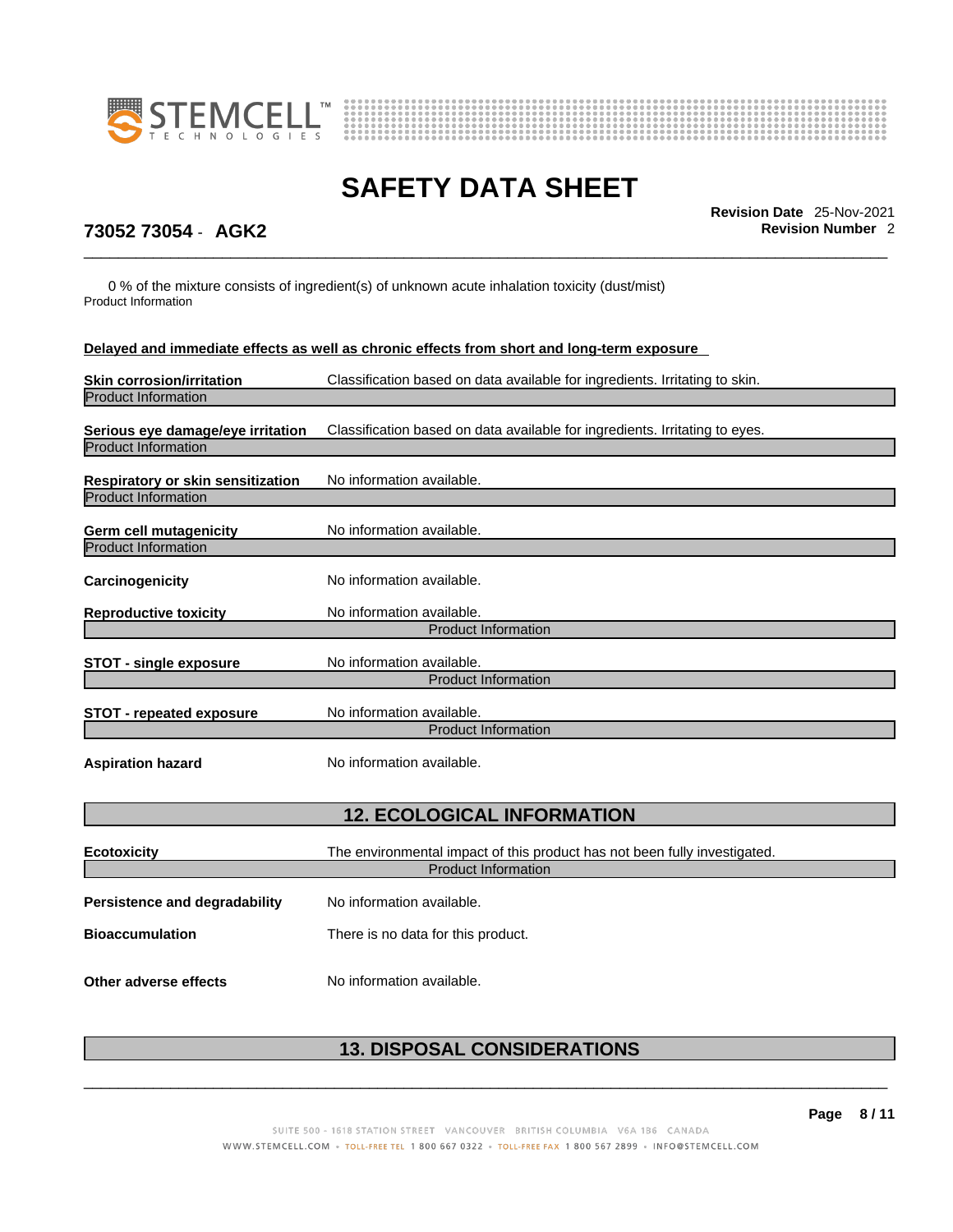



\_\_\_\_\_\_\_\_\_\_\_\_\_\_\_\_\_\_\_\_\_\_\_\_\_\_\_\_\_\_\_\_\_\_\_\_\_\_\_\_\_\_\_\_\_\_\_\_\_\_\_\_\_\_\_\_\_\_\_\_\_\_\_\_\_\_\_\_\_\_\_\_\_\_\_\_\_\_\_\_\_\_\_\_\_\_\_\_\_\_\_\_\_ **Revision Date** 25-Nov-2021

## **73052 73054** - **AGK2 Revision Number** 2

**Waste treatment methods**

| Waste from residues/unused    | Dispose of in accordance with local regulations. Dispose of waste in accordance with |
|-------------------------------|--------------------------------------------------------------------------------------|
| products                      | environmental legislation.                                                           |
| <b>Contaminated packaging</b> | Do not reuse empty containers.                                                       |

### **14. TRANSPORT INFORMATION**

| <b>DOT</b>  | Not regulated |
|-------------|---------------|
| <b>TDG</b>  | Not regulated |
| <b>MEX</b>  | Not regulated |
| ICAO (air)  | Not regulated |
| <b>IATA</b> | Not regulated |
| <b>IMDG</b> | Not regulated |
| <b>RID</b>  | Not regulated |
| <b>ADR</b>  | Not regulated |
| ADN         | Not regulated |

## **15. REGULATORY INFORMATION**

| International Inventories |                 |
|---------------------------|-----------------|
| <b>TSCA</b>               | Does not comply |
| <b>DSL/NDSL</b>           | Does not comply |
| <b>EINECS/ELINCS</b>      | Does not comply |
| <b>ENCS</b>               | Does not comply |
| <b>IECSC</b>              | Does not comply |
| <b>KECL</b>               | Does not comply |
| <b>PICCS</b>              | Does not comply |
| <b>AICS</b>               | Does not comply |

 **Legend:** 

 **TSCA** - United States Toxic Substances Control Act Section 8(b) Inventory

 **DSL/NDSL** - Canadian Domestic Substances List/Non-Domestic Substances List

 **EINECS/ELINCS** - European Inventory of Existing Chemical Substances/European List of Notified Chemical Substances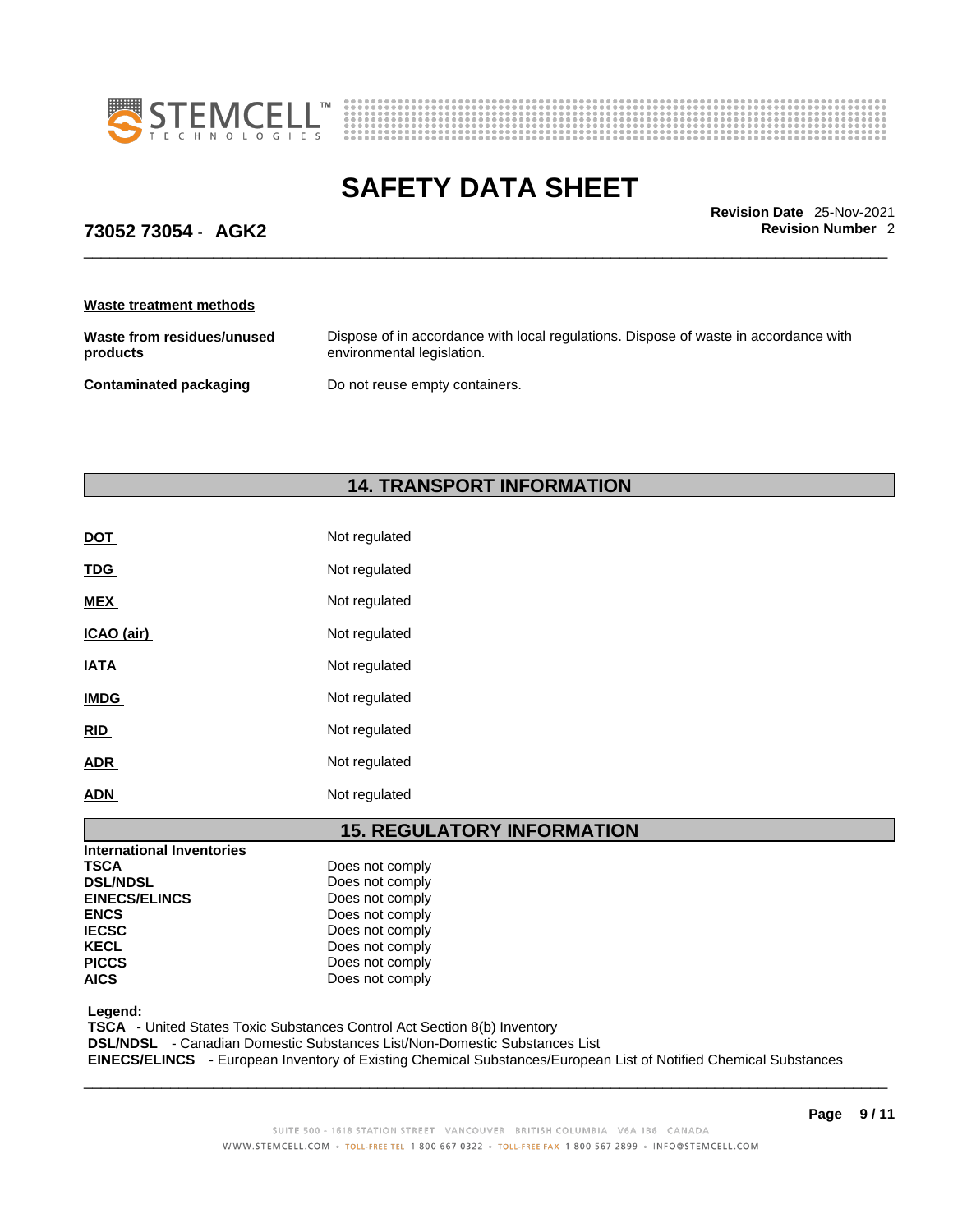



\_\_\_\_\_\_\_\_\_\_\_\_\_\_\_\_\_\_\_\_\_\_\_\_\_\_\_\_\_\_\_\_\_\_\_\_\_\_\_\_\_\_\_\_\_\_\_\_\_\_\_\_\_\_\_\_\_\_\_\_\_\_\_\_\_\_\_\_\_\_\_\_\_\_\_\_\_\_\_\_\_\_\_\_\_\_\_\_\_\_\_\_\_ **Revision Date** 25-Nov-2021

# **73052 73054** - **AGK2 Revision Number** 2

 **ENCS** - Japan Existing and New Chemical Substances

 **IECSC** - China Inventory of Existing Chemical Substances

 **KECL** - Korean Existing and Evaluated Chemical Substances

**PICCS** - Philippines Inventory of Chemicals and Chemical Substances

 **AICS** - Australian Inventory of Chemical Substances

### **US Federal Regulations**

### **SARA 313**

Section 313 of Title III of the Superfund Amendments and Reauthorization Act of 1986 (SARA). This product does not contain any chemicals which are subject to the reporting requirements of the Act and Title 40 of the Code of Federal Regulations, Part 372.

| SARA 311/312 Hazard Categories    |     |  |
|-----------------------------------|-----|--|
| Acute health hazard               | Yes |  |
| <b>Chronic Health Hazard</b>      | No  |  |
| Fire hazard                       | No  |  |
| Sudden release of pressure hazard | No  |  |
| <b>Reactive Hazard</b>            | No  |  |

### **CWA (Clean WaterAct)**

This product does not contain any substances regulated as pollutants pursuant to the Clean Water Act (40 CFR 122.21 and 40 CFR 122.42).

### **CERCLA**

This material, as supplied, does not contain any substances regulated as hazardous substances under the Comprehensive Environmental Response Compensation and Liability Act (CERCLA) (40 CFR 302) or the Superfund Amendments and Reauthorization Act (SARA) (40 CFR 355). There may be specific reporting requirements at the local, regional, or state level pertaining to releases of this material.

### **US State Regulations**

### **California Proposition 65**

This product does not contain any Proposition 65 chemicals.

### **U.S. State Right-to-Know Regulations**

**US State Regulations** This product does not contain any substances regulated by state right-to-know regulations

### **U.S. EPA Label Information**

### **EPA Pesticide Registration Number** Not applicable